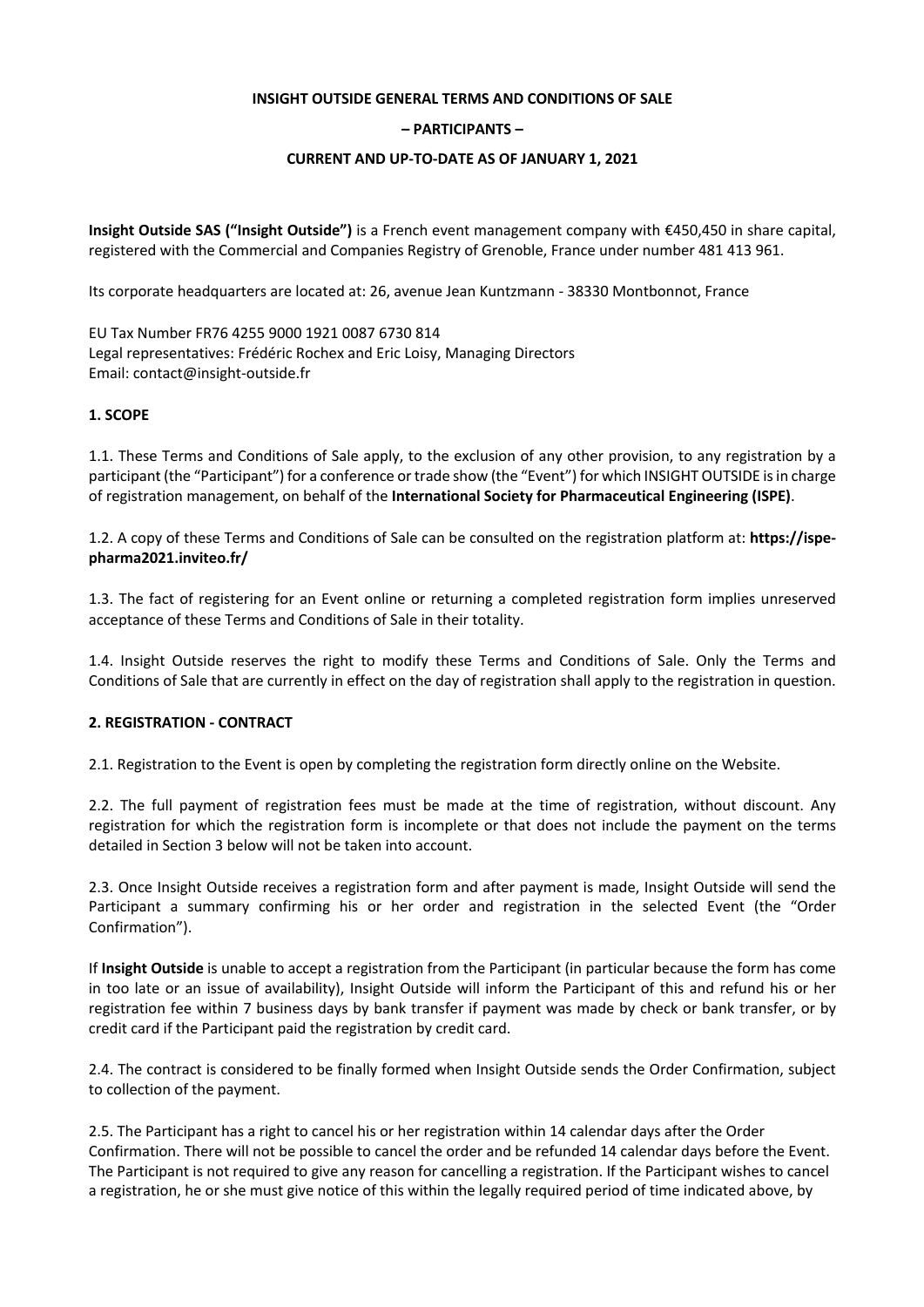sending out a cancellation request by email to ispe-biotech-2021@inviteo.fr or by returning the standard cancellation form included at the end of these Terms and Conditions of Sale by postal mail to this address: INSIGHT OUTSIDE - Service Inscriptions - 26 avenue Jean Kuntzmann, 38330 Montbonnot - France. The refund will then be proceeded within no more than 14 calendar days.

### **3. PRICES - PAYMENT**

3.1. The Prices per Participant include taxes. Insight Outside can modify them. The applicable prices are the prices charged at the time of registration (prices reflected on the Website at the time of registration or in the hardcopy of the registration pack that the Participant receives).

They include all the services described in the hardcopy of the registration pack or online, on the Website, for the corresponding price.

3.2. For registrations made before the Event, the following payment options are available:

- **by bank fund transfer** to the following bank account: CREDIT COOPERATIF Bank code: 42559 - Branch code: 10000 - Account number: 08001897081 - RIB Key (Clé RIB): 59 International Bank Account Number (IBAN): FR76 4255 9100 0008 0018 9708 159 Swift Code: (BIC) CCOPFRPPXXX

Account holder: INSIGHT OUTSIDE - Crédit Coopératif 26, rue Gustave Eiffel - 38000 Grenoble, France

The Participant must provide the following information in the fund transfer references: his or her name, the order number and the name of the Event.

The fund transfer must be credited to INSIGHT OUTSIDE's account within 7 calendar days after it receives the registration. Otherwise, INSIGHT OUTSIDE reserves the right not to accept the registration and to refund the Participant for the amount of the fund transfer.

- **by credit card** on the registration form:

Credit cards accepted for payment are Visa, MasterCard and American Express. INSIGHT OUTSIDE may have to contact the Participant by email or by telephone to ask for additional information about the identity of the buyer and the owner of the bank card.

For its payment system, INSIGHT OUTSIDE uses a specialty secure online payment service provider that complies with the payment card industry data security standard (PCI DSS).

- Only one type of payment is authorized per registration.

3.3. Once a registration fee is paid, it can only be refunded in the cases specified in subsection 2.5 and in Section 5 of these Terms and Conditions of Sale.

# **4. OBLIGATIONS OF THE PARTICIPANT**

Registration with Insight Outside implies acceptance of the following terms and conditions:

4.1. Each registration is valid only for the Event that is referred to therein and may not be accepted for another Event.

4.2. The Participant will receive the Event Badge at his arrival, which is the proof of his registration. The Participant must keep the Badge for the full duration of the Event and show to security personnel if asked. The Badge is nominative and nontransferable. The Participant may be asked to present an ID card when accessing the Event.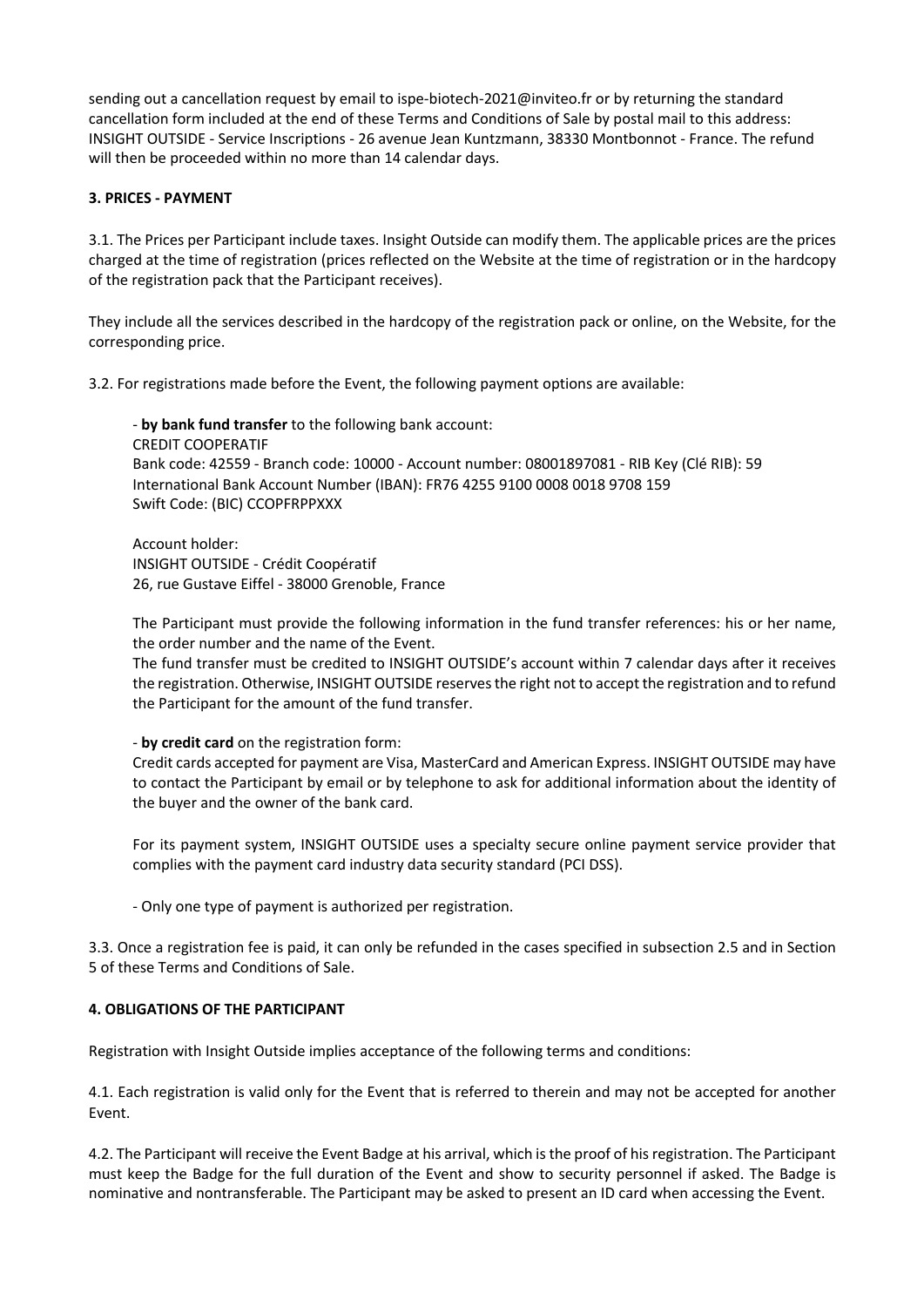4.3. The Participant agrees to comply with rules displayed at the Event location, Insight Outside reserves the right to refuse to let any person who does not comply with this obligation take part in the Event.

### **5. MODIFICATIONS - CANCELLATIONS**

5.1. In the event that, after the abovementioned time allowed for cancellation has expired, the Participant wishes to cancel his or her participant in the Event, he or she must notify Insight Outside at least 10 business days in advance by email or mail.

In such a case, Insight Outside will reimburse the Participant according to the Cancellation and Modification Policy available on the registration platform:

- Cancellation received until 8 November 2021 : 100% Refund (less 10% handling fee)

- Cancellation received between 9 and 30 November 2021 : 50% Refund (less 10% handling fee)
- Cancellation received after 30 November 2021 : 0% Refund (100% of the fees are due)

Plant Tours and Conference Dinner are non-refundable.

Registration fee for the Event refunded either by bank card if payment was made using a bank card, and by bank fund transfer in the other cases. If Insight Outside receives a cancellation request less than 10 business days before the Event, the Participant will not be able to claim any refund even if he or she does not attend the Event for which he or she registered, unless the request is made pursuant to the right to cancel participation described in subsection 2.5.

The Participant may, if he or she wishes, be replaced by another Participant, provided that notice is given to Insight Outside at least 48 hours before the start of the Event.

5.2. In case of necessity, and in particular if there is no speaker, **ISPE** reserves the right to change the program of the Event. It pledges, in such a case, to notify the Participants as soon as possible.

5.3. If **ISPE** is forced to cancel the Event, it pledges to notify the Participants of this as soon as possible. The registration fees will then be refunded to Participants.

5.4. **ISPE** may not be held liable and no refund will be made if the Event is delayed or cancelled because of an extraordinary event or circumstance beyond the control, like attack or act of terrorism, civil or foreign wars, riots, epidemics, state of emergency, natural disasters or an act of God.

### **6. INTELLECTUAL PROPERTY - IMAGE RIGHTS**

6.1. The speeches of the speakers and/or documents distributed or given out during the Event are copyright protected pursuant to Sections L.111-1 et seq. of France's Intellectual Property Code. Under Section L.122-4 of France's Intellectual Property Code, "*any full or partial display or reproduction without the consent of the author or his or her beneficiaries or assigns is illegal*." Section L.122-5 of said code authorizes only "*copies or reproductions strictly reserved for the use of the copier and not intended for any collective use*" and "*analyses and short quotations*," "*provided that the name of the author and the source are clearly indicated*." Regardless of the method used, any unauthorized display or reproduction which violates applicable legislation constitutes an infringement that is punishable under Sections L.335-2 and L.335-3 of France's Intellectual Property Code. The Participant may be held liable in the event of any unauthorized use of the speeches and/or documents distributed or given out during the Event.

6.2. The Participant is hereby informed that **ISPE** may have cause to take pictures and/or shoot films in connection with the Event. Except where he or she has expressly stated otherwise, the Participant authorizes Insight Outside to take his or her picture or film him or her in connection with the Event and to distribute and reproduce such images in all formats as part of the promotion of the Event.